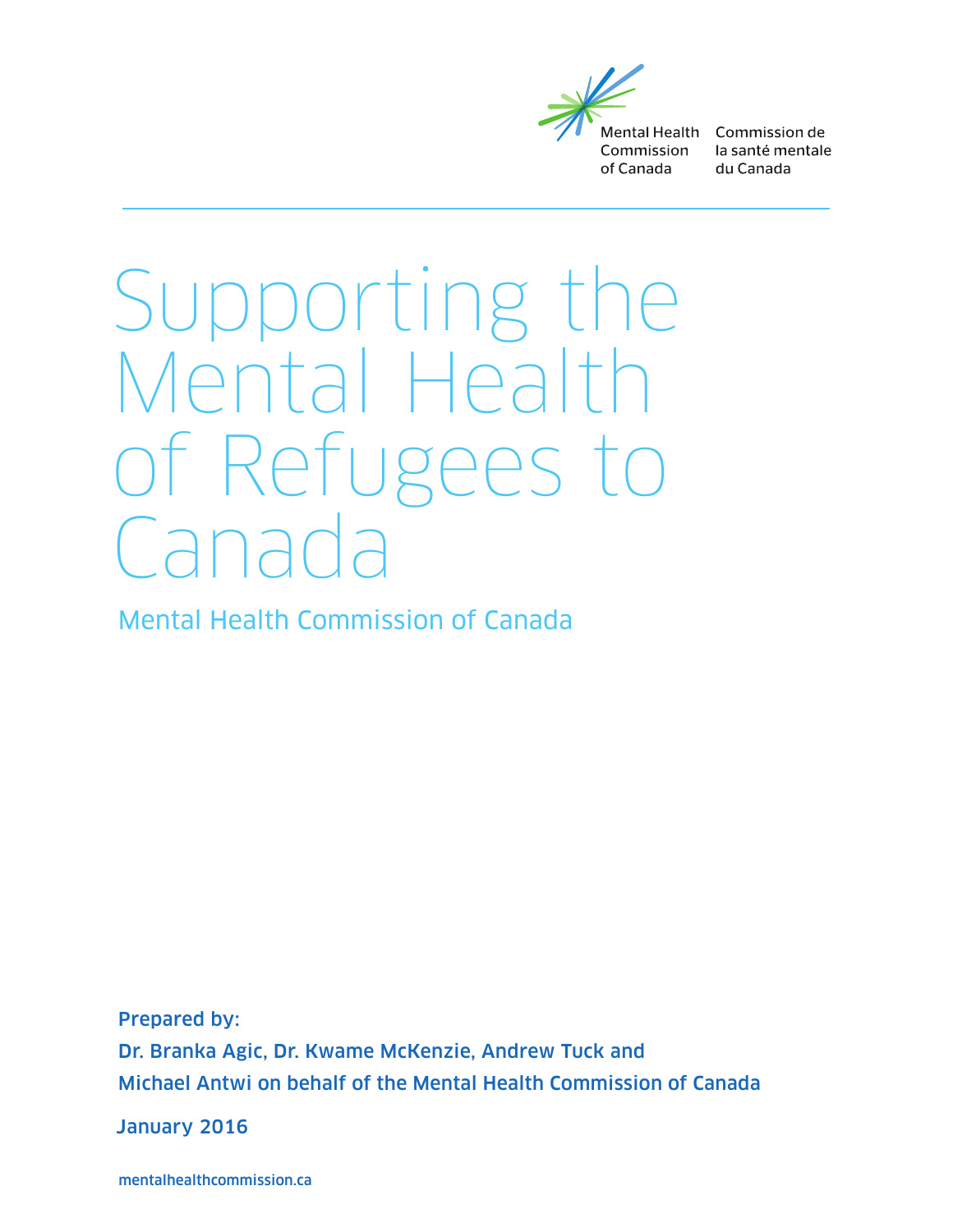

du Canada

# **TABLE OF CONTENTS**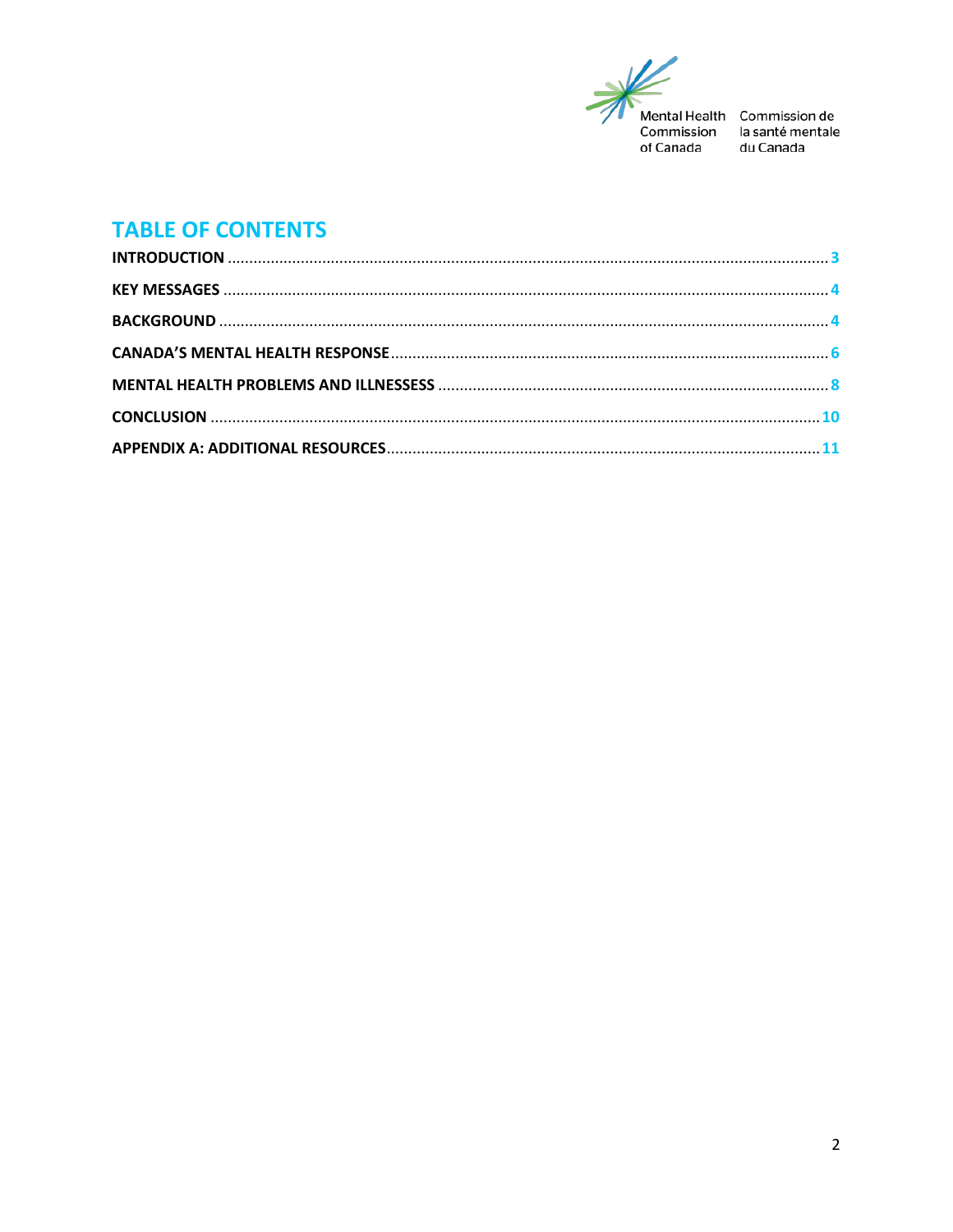

### <span id="page-2-0"></span>**INTRODUCTION**

Canada's mental health response for incoming refugees should focus on fostering people's wellness and recognizing the tremendous resilience of refugee populations. To do this, special attention needs to be paid to the unique needs of individual refugees - their experiences of trauma, loss, separation from family and friends, their hopes and goals for the future. By drawing on a recovery approach, working across sectors to develop comprehensive, coordinated and accessible services and supports, and looking at the social determinants of health, Canada can promote wellness while decreasing the impacts of potential mental health problems.

The Mental Health Commission of Canada is in a unique position to provide organizations working towards a coordinated response for incoming refugees with evidence-informed information and best practices for a coordinated mental health response. Beginning in 2008 with its Diversity Task Group, MHCC has led research and promoted mental health equity for immigrant, refugee, ethno-cultural and racialized (IRER) groups. In the spring of 2016, MHCC will be releasing the Case for Diversity, which aims to provide provinces, regions, and territories with the information they need to reduce disparities in risk factors and access to mental health services for diverse communities. The project's finalized document will present up-to-date information on the demography of diversity in Canada; the latest research on the mental health of immigrants, refugees, racialized and ethno-cultural groups; promising practices in Canada and internationally that improve access and outcomes; and an economic analysis of the potential impact of producing more culturally capable services.

In light of Canada's commitment to resettle 25,000 Syrian refugees, the Case for Diversity research team reviewed their accumulated research to create a background document specific to refugee mental health. With this information and its capacity as a convener and collaborator, MHCC is exploring opportunities to work with stakeholders to further a national dialogue around a coordinated response.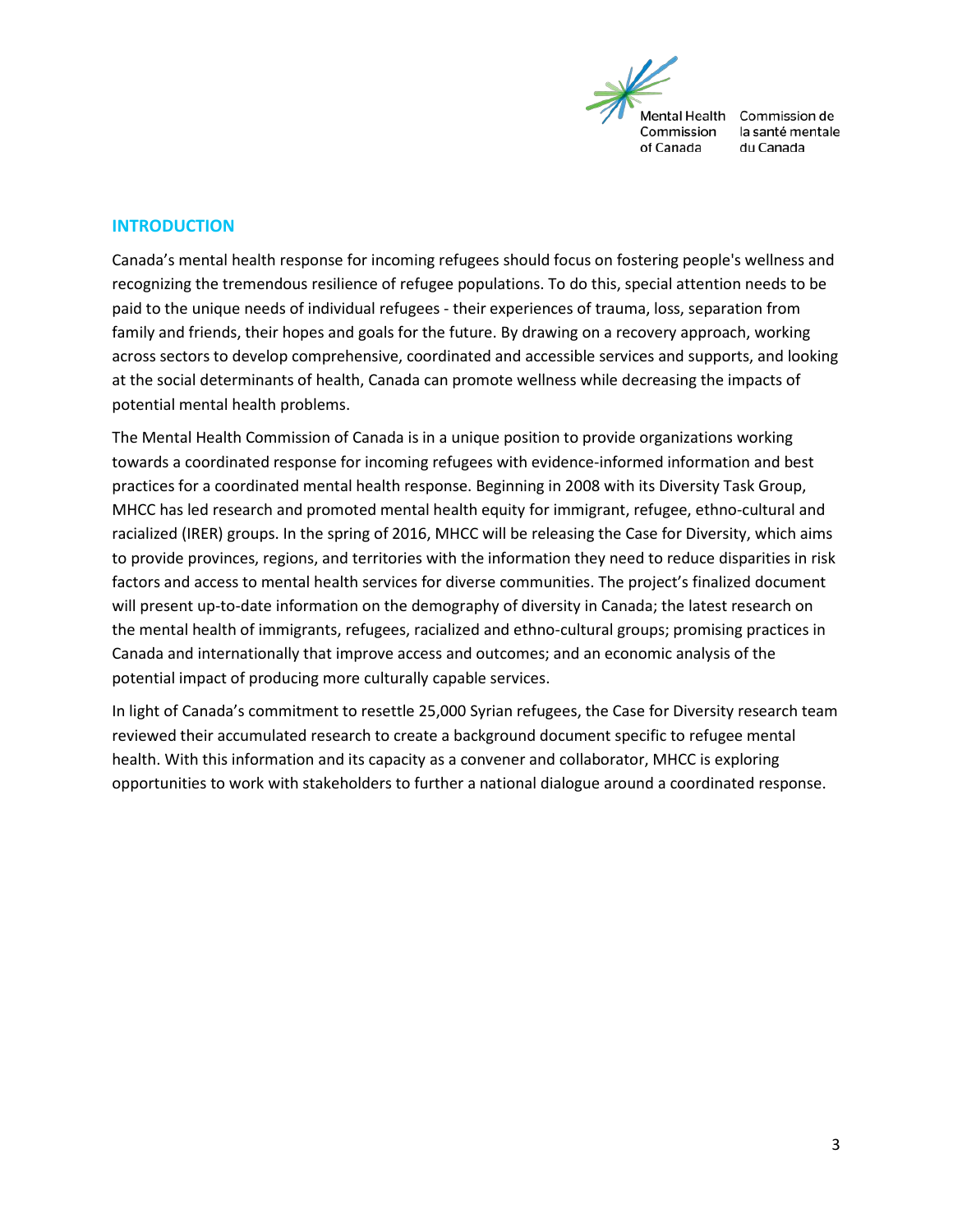

### <span id="page-3-0"></span>**KEY MESSAGES**

- Canada is well positioned to provide incoming Syrian refugees with support for good mental health;
- There is a strong evidence base that can be drawn upon to guide mental health service interventions for refugees; however for many communities and practitioners, there are gaps in knowledge about what tools and resources exist; and
- A political and institutional strategy (supported by investment) is needed to develop a linked and coordinated response.

#### <span id="page-3-1"></span>**BACKGROUND**

Canada has a long history of opening its borders to refugees and is in a good position to support the mental health of incoming Syrian refugees because it has the right people, knowledge, and integrated systems. With committed leadership, some strategic alignment of services, and a few extra resources, Canada will be able to provide refugees with appropriate access to services and supports.

Canada's response to the Syrian refugee crisis needs to promote mental health and prevent mental health problems, while offering early, appropriate interventions for the minority of people who develop mental illness. It should build on the work of: the Canadian Task Force on Mental Health Issues Affecting Immigrants and Refugees; [1](#page-3-2) the work of the Mental Health Commission of Canada (MHCC) in *Changing Directions, Changing Lives: The Mental Health Strategy for Canada (Strategy),* which noted the need to improve our response to Canada's diverse populations as one of six strategic directions; [2](#page-3-3) and the insights of MHCC's The Case for Diversity.<sup>[3](#page-3-4)</sup>

The following brief outlines the MHCC's work on immigrant and refugee mental health to date, summarizes current evidence and promising practices for refugee mental health, and advances recommendations for how the MHCC can support the arrival and integration of Syrian refugees to Canada.

<span id="page-3-2"></span> <sup>1</sup> Canadian Task Force on Mental Health Issues Affecting immigrants and Refugees (1988). *After the door has been opened: Mental health issues affecting immigrants and refugees in Canada.* Ottawa: Multiculturalism and Citizenship Canada.

<span id="page-3-3"></span><sup>2</sup> Mental Health Commission of Canada (2012). *Changing directions, changing lives: The mental health strategy for Canada*. Calgary, AB: Author.

<span id="page-3-4"></span><sup>&</sup>lt;sup>3</sup> McKenzie, K., Agic, B., Tuck, A. & Antwi, M. for MHCC (2016). The Case for Diversity. Ottawa: Mental Health Commission of Canada.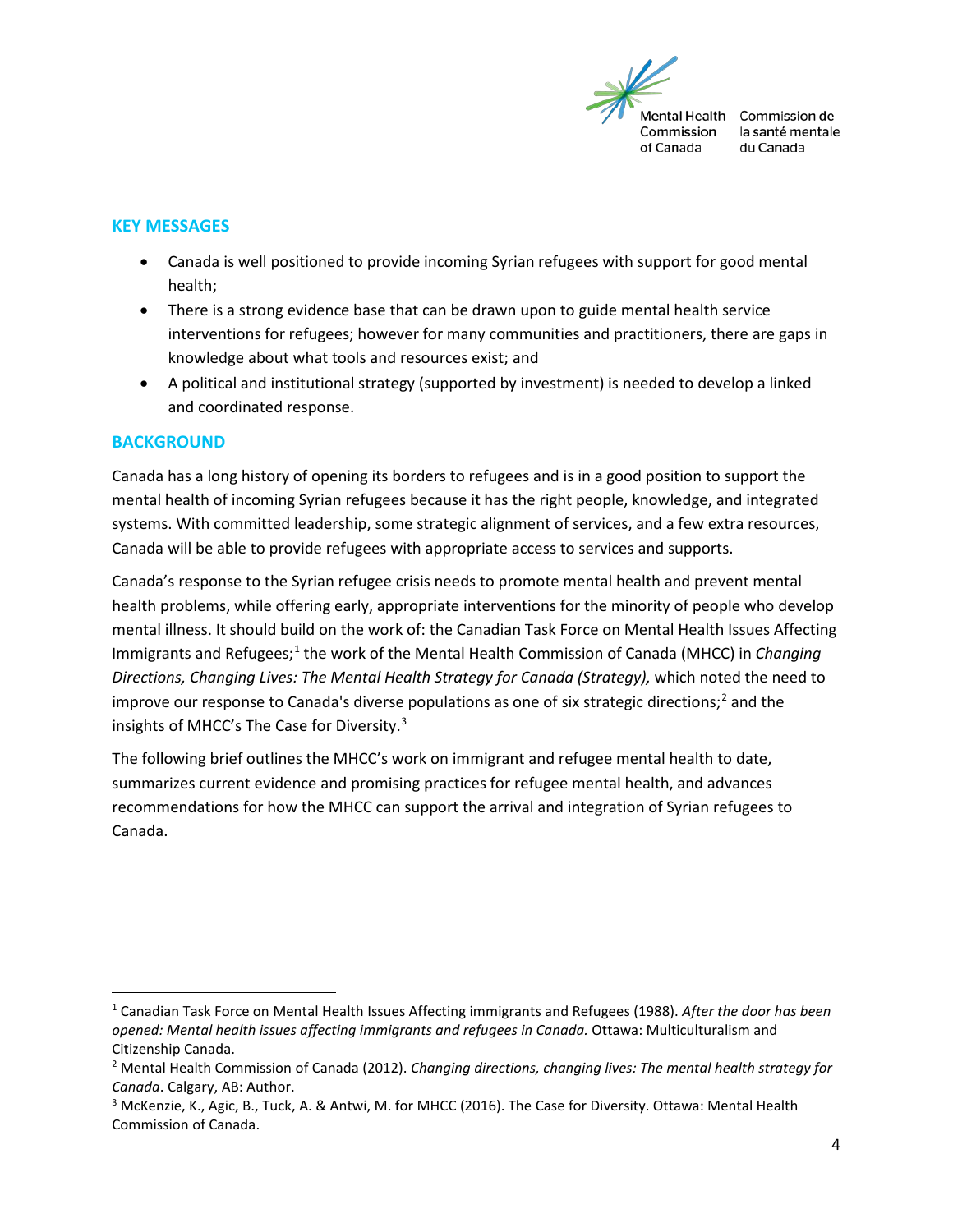

la santé mentale du Canada

# **MHCC ON DIVERSITY**

In 2008, the Mental Health Commission of Canada's Services Systems Advisory Committee established a Diversity Task Group to examine mental health service improvement for immigrant, refugee, ethnocultural, and racialized (IRER) groups in Canada. *Improving mental health services for immigrant, refugee, ethno-cultural and racialized groups: Issues and options for service improvement[4](#page-4-0)* made 16 recommendations for improved planning, services, and involvement of communities. It suggests three elements needed for the development of more appropriate services for refugees. The first is to designate responsibility of these services to a specific person linked to provincial government or a delegated health services organization. It is important that this person be supported with data and information to create a viable plan that should be made in consultation with people with lived experience and their relatives and communities. The need for a plan cannot be understated. It may be necessary to re-train some providers. Clearer links between providers, better cross-sectoral knowledge, and specific pathways for referral are needed. Any local plan should be evaluated and information on its suitability and effectiveness should be part of a feedback loop to ensure quality. The *Issues and Options* report led to an agreement that developing equitable services for diverse populations should be at the heart of the national framework<sup>5</sup> and the *Strategy*.

Strategic Direction 4 from *the Strategy* aims to "Reduce disparities in risk factors and access to mental health services and strengthen the response to the needs of diverse communities and Northerners.*"* Furthermore, it recommends that mental health plans in all jurisdictions be developed and implemented to address the mental health needs of immigrants, refugees, ethno-cultural and racialized populations.<sup>[6](#page-4-2)</sup>

The MHCC has been active in trying to advance the development of such changes with projects like The Case for Diversity.<sup>[7](#page-4-3)</sup> This project provides an update on the demography in Canada, an update of Canadian literature published since 2009, a review of promising practices in Canada and internationally, and an economic analysis of the potential impact of producing more culturally-capable mental health services.

<span id="page-4-0"></span> <sup>4</sup> McKenzie, K., Hansson, E., Tuck, A., Lam, J., & Jackson, F. (2009). Improving mental health services for immigrant, refugee, ethno-cultural and racialized groups: Issues and options for service improvement. Calgary, AB: Mental Health Commission of Canada. Retrieved from:

http://www.mentalhealthcommission.ca/SiteCollectionDocuments/Key\_Documents/en/2010/Issues\_Options\_FIN AL\_English%2012Nov09.pdf

<span id="page-4-1"></span><sup>5</sup> Mental Health Commission of Canada (2009). Toward recovery & well-being: A framework for a mental health strategy for Canada.http://www.mentalhealthcommission.ca

<span id="page-4-2"></span><sup>6</sup> *Ibid.* 

<span id="page-4-3"></span><sup>7</sup> McKenzie, K., Agic, B., Tuck, A. & Antwi, M. for MHCC (2016). *The Case for Diversity*. Ottawa: Mental Health Commission of Canada.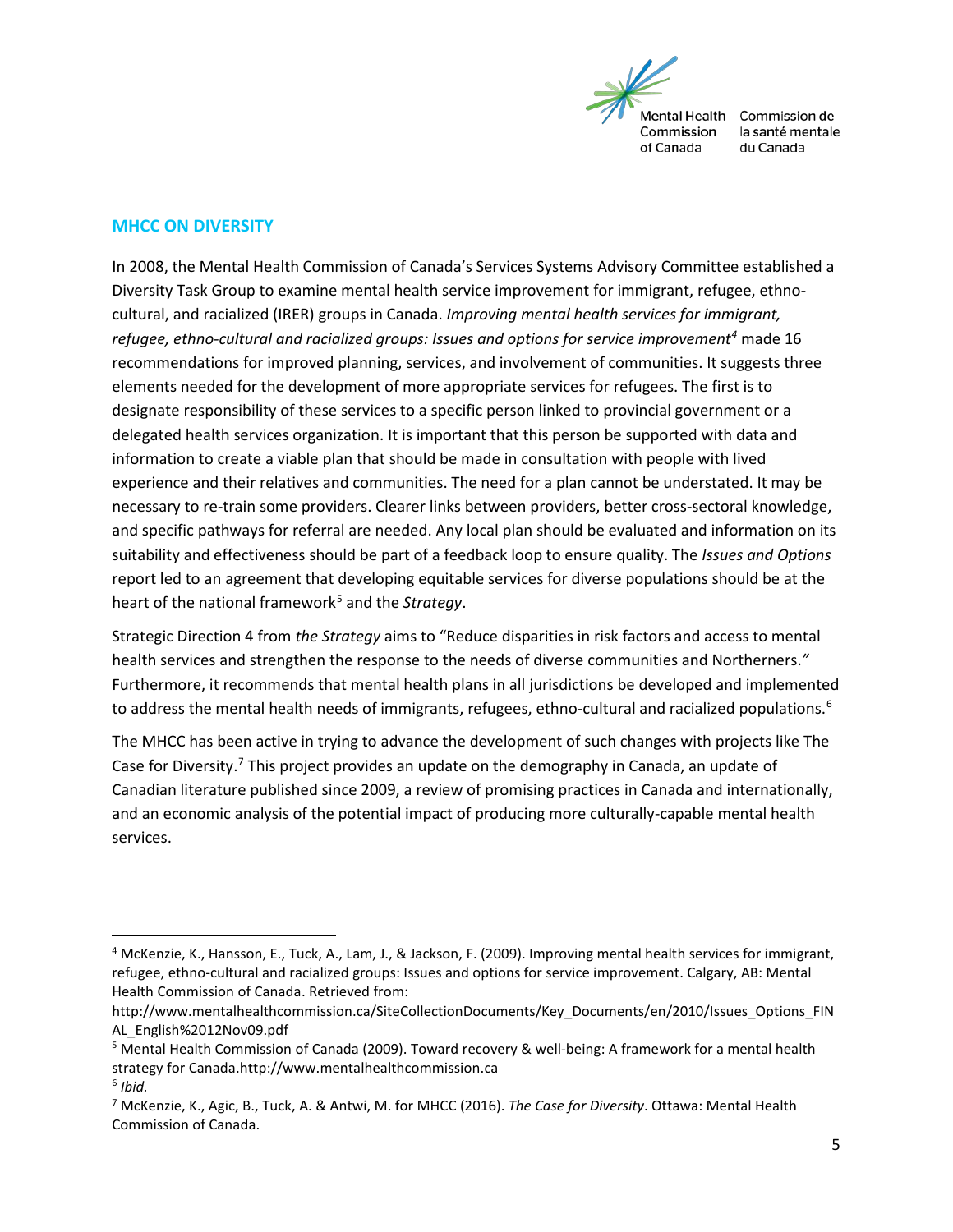

# <span id="page-5-0"></span>**CANADA'S MENTAL HEALTH RESPONSE**

Mental health is everyone's business. Canada's mental health response should focus on wellness, paying special attention to the social determinants of health which build on the resilience of refugee groups. This has the added benefit of decreasing the number of people who develop mental health problems.

The way groups are welcomed into a country; where they live; whether they can work; if they are considered residents; and their access to education, training, and initiatives fostering social inclusion (e.g. language classes and resettlement services) are fundamental factors in promoting mental health.

The shape of the plan set by Canada's federal government will have a major influence on the psychological well-being of new refugees. There are several factors that increase mental health problems, such as internment, unclear resident status, poor housing, multiple moves, poor access to jobs and education, and poor social support. Plans which are sensitive to these needs will promote wellness and decrease mental health problems.

Understanding the importance of well-being, psychological coping strategies, and social capital is important for building and fostering resilience (see figure  $1$ ).<sup>[8](#page-5-1)</sup> These key factors can be effective interventions for wellness if offered alongside education and awareness about psychological well-being, the need for connecting with family and friends, staying active, continuing to learn, being mindful, and giving back to a community (figure 1).<sup>[9](#page-5-2)</sup>



<span id="page-5-2"></span><span id="page-5-1"></span> <sup>8</sup> Mind, Mental Health Foundation (2013). Building resilient *communities: Making every contact count for public mental health*. [Available from: http://www.thehealthwell.info/node/553608] 9 *Ibid.*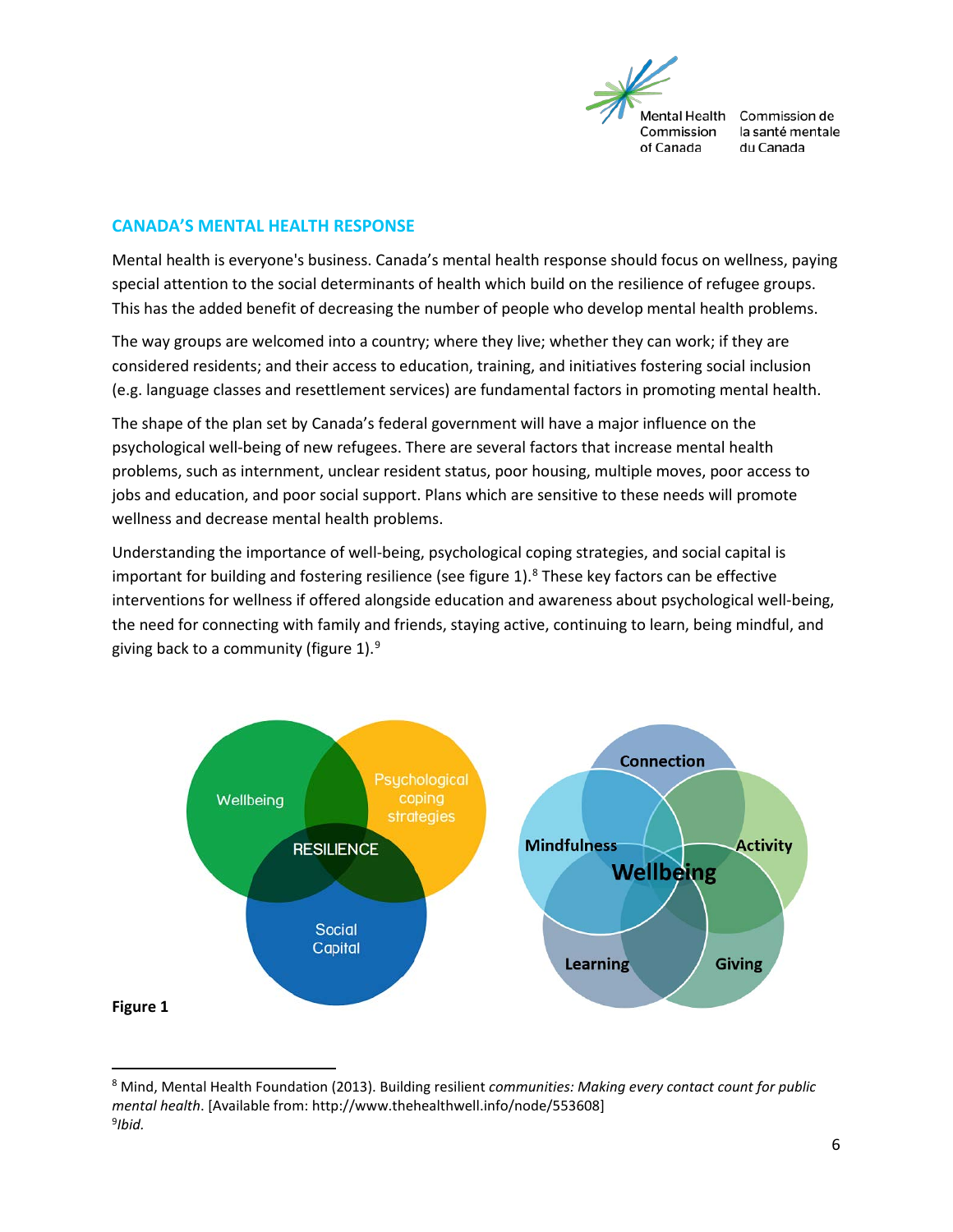

At a group level, social inclusion and pathways to feeling part of the greater society are important. Key elements of Canada's response need to embody empathy, reassurance, community support, and a focus on reducing secondary trauma by, for instance, limiting the use of Immigration Holding Centres (IHC).

We know that refugees detained in IHCs in Canada report higher rates of mental health problems.<sup>[10](#page-6-0)</sup> The UNHCR has raised a concern about the use of immigration detention, particularly of children and is addressing these practices through its *Global Strategy - Beyond Detention 2014-2019*. Canada is also in the process of developing the National Action Plan for the Implementation of the Global Strategy.

These ideas are not new and we need to build on our history. A national task force was established in the mid-1980s to investigate the mental health of immigrants and refugees. Their findings were released in the 1988 report *After the Door Has Been Opened. [11](#page-6-1)* A thorough literature review was conducted in addition to presentations and written submissions from respondents across Canada. The Task Force concluded that while moving from one country and culture to another inevitably entails stress, it does not necessarily have to threaten mental health. The mental health of immigrants and refugees becomes a concern primarily when additional risk factors combine with the stress of migration.

| <b>After the Door</b><br><b>Has Been</b><br><b>Opened</b><br>suggested<br>three<br>principles | 2. | 1. To meet the mental health needs of Canada's migrants, risk-<br>inducing factors must be mitigated and remedial services<br>made universally accessible.<br>The steps required to prevent and treat emotional distress in<br>immigrants and refugees involve the persons with whom<br>migrants come into contact as much as they do the migrants<br>themselves. Sensitizing Canadians - immigration officers,<br>settlement workers, teachers, neighbours, health and mental<br>health personnel - to the ways in which culture can affect<br>encounters between themselves and newcomers helps<br>eliminate major sources of distress for migrants and facilitates |
|-----------------------------------------------------------------------------------------------|----|-----------------------------------------------------------------------------------------------------------------------------------------------------------------------------------------------------------------------------------------------------------------------------------------------------------------------------------------------------------------------------------------------------------------------------------------------------------------------------------------------------------------------------------------------------------------------------------------------------------------------------------------------------------------------|
|                                                                                               | З. | effective mental health care.<br>No single governmental body or level of government is, or can<br>be, responsible for the mental health of Canada's immigrants<br>and refugees. For newcomers to adapt to and integrate with<br>Canadian society, their strengths, needs, and perspectives<br>must be taken into account by decision-making bodies at each<br>level of government, by planners and service providers.                                                                                                                                                                                                                                                 |

<span id="page-6-0"></span> $10$  Cleveland, J., and C. Rousseau. (2013). Psychiatric symptoms associated with brief detention of adult asylum seekers in Canada. Canadian Journal of Psychiatry, 58(7): 409-416.

<span id="page-6-1"></span><sup>11</sup> Canadian Task Force on Mental Health Issues Affecting immigrants and Refugees (1988). *After the door has been opened: Mental health issues affecting immigrants and refugees in Canada*. Ottawa: Multiculturalism and Citizenship Canada.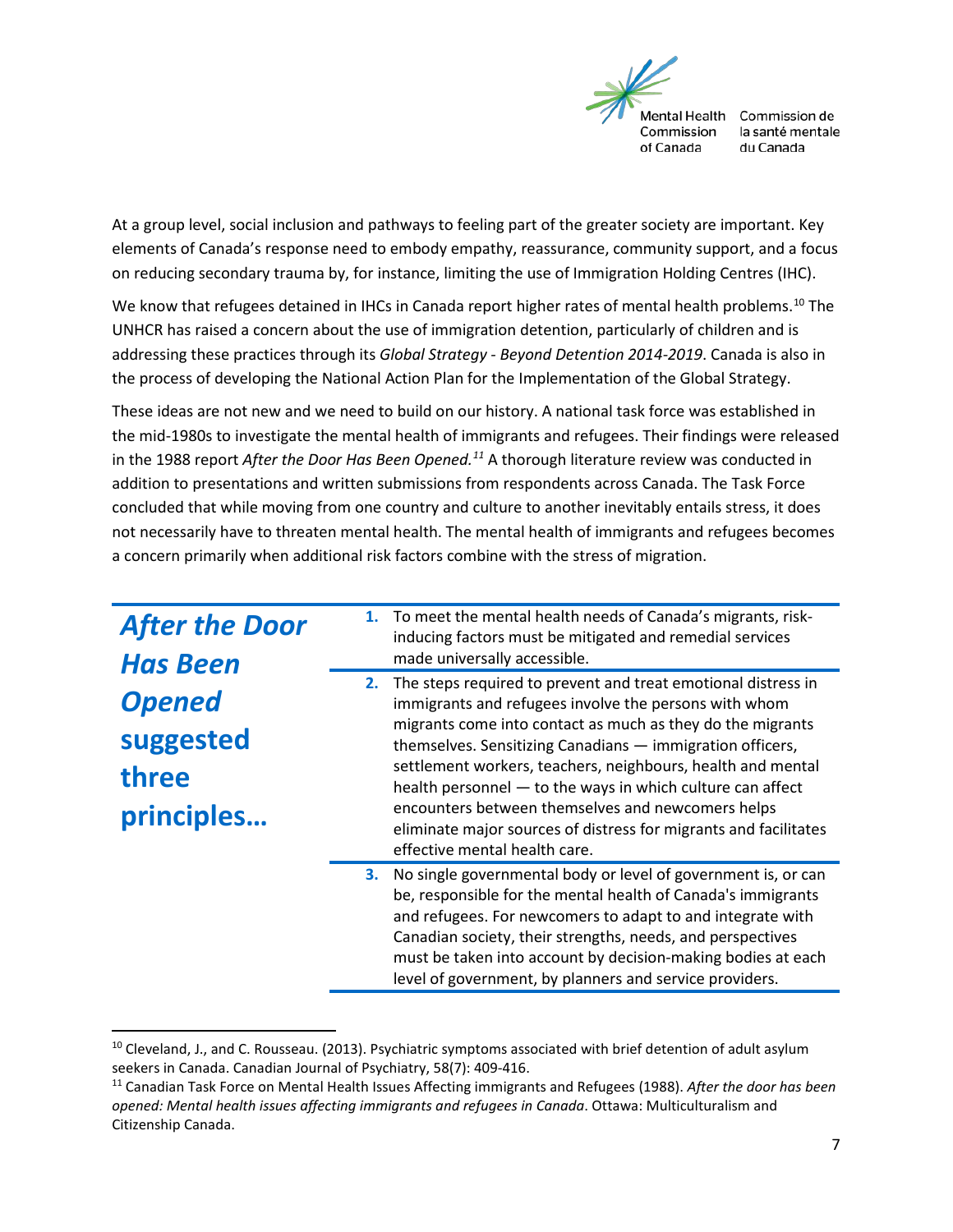

The task force offered 27 specific recommendations for Citizenship and Immigration Canada, Health Canada, and other federal bodies to improve the mental health of immigrant groups. We are aware of six that have been implemented (see *Issues and Options*[12](#page-7-1) and *After the Door Has Been Opened[13](#page-7-2)*).

### <span id="page-7-0"></span>**MENTAL HEALTH PROBLEMS AND ILLNESSESS**

Mental illness focuses on diagnosable patterns of behavior or thinking that may need treatment. Only a minority of refugees will develop diagnosed mental health problems. [14](#page-7-3)

A systematic review by Hansson et al. (2010),<sup>[15](#page-7-4)</sup> however, indicates increased rates of post-traumatic stress disorder and depression in refugees to Canada. The work of Rousseau et al. (2013)<sup>[16](#page-7-5)</sup> identifies increased rates of mental health problems in refugee children and Anderson et al. (2015)<sup>[17](#page-7-6)</sup> report that being a refugee is a risk factor for psychosis. Although a minority of refugees will develop problems, they are a high-risk group for mental health problems or illnesses, which can be complex.

Mental health promotion, resilience, the building of social support, and prevention of mental illness through good planning of resettlement, education, and action on the social determinants of health are fundamental aspects of a good strategy. There is a huge range in estimates of mental illness in refugee populations (10% to 40%). This is linked in part to varying social responses to refugee groups; for instance, risk of mental illness is significantly increased in countries where refugees are not allowed to work. [18](#page-7-7)

<span id="page-7-1"></span><sup>&</sup>lt;sup>12</sup> McKenzie, K., Hansson, E., Tuck, A., Lam, J., & Jackson, F. (2009). Improving mental health services for immigrant, refugee, ethno-cultural and racialized groups: Issues and options for service improvement. Calgary, AB: Mental Health Commission of Canada. Retrieved from:

http://www.mentalhealthcommission.ca/SiteCollectionDocuments/Key\_Documents/en/2010/Issues\_Options\_FIN AL\_English%2012Nov09.pdf

<span id="page-7-2"></span><sup>13</sup> Canadian Task Force on Mental Health Issues Affecting immigrants and Refugees (1988). *After the Door Has Been Opened: Mental Health Issues Affecting Immigrants and Refugees in Canada*. Ottawa: Multiculturalism and Citizenship Canada.

<span id="page-7-3"></span><sup>14</sup> Mental Health Commission of Canada (2012). *Changing directions, changing lives: The mental health strategy for Canada*. Calgary, AB: Author.

<span id="page-7-4"></span><sup>15</sup> McKenzie, K., Hansson, E., Tuck, A., Lam, J., & Jackson, F. (2009). Improving mental health services for immigrant, refugee, ethno-cultural and racialized groups: Issues and options for service improvement. Calgary, AB: Mental Health Commission of Canada. Retrieved from:

http://www.mentalhealthcommission.ca/SiteCollectionDocuments/Key\_Documents/en/2010/Issues\_Options\_FIN AL\_English%2012Nov09.pdf

<span id="page-7-5"></span><sup>16</sup> Rousseau, C., Nadeau, L., & Measham, T. (2013). Addressing trauma in collaborative mental health care for refugee children. Clinical Child Psychology and Psychiatry, 18(1), 121-136.

<span id="page-7-6"></span><sup>&</sup>lt;sup>17</sup> Anderson, K., Cheng, J., Susser, E., McKenzie, K., Kurdyak, P. (2015). Incidence of psychotic disorders among firstgeneration immigrants and refugees in Ontario. CMAJ, doi: 10.1503/cmaj.141420

<span id="page-7-7"></span> $^{18}$  Fazel, M., J. Wheeler, and J. Danesh. (2005). Prevalence of serious mental disorder in 7000 refugees resettled in western countries: a systematic review. The Lancet, 365(9467):1309-1314.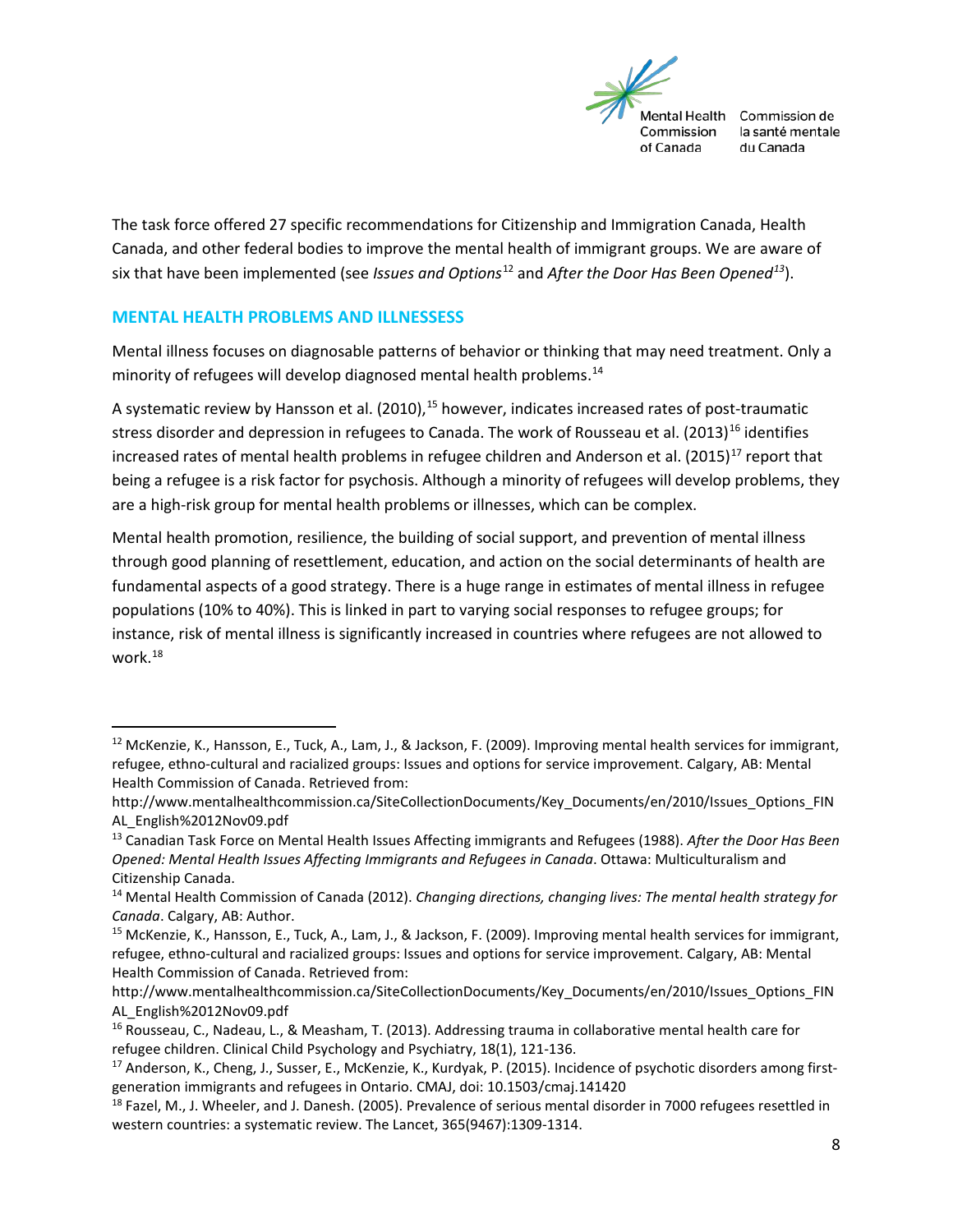

But this should not distract from the fact that a significant proportion of refugees will need services for their mental health problems or illnesses. Prompt access to appropriate mental health interventions is cost-effective because it decreases the need for more costly interventions later on, such as hospitalization. It should be kept in mind that over-treating and over-pathologizing refugee populations is counterproductive to their mental health needs and the focus should always be on promoting resilience and increasing the individual, family, and community's ability to self-manage.

Services for refugees should be based on models that are effective for other groups in Canada. Those needing mental health supports usually have common mental disorders such as anxiety and depression, which can be treated by their family doctor, as long as these physicians have the right training and supports. Early intervention is important, as is training of non-clinical staff in understanding the possible mental health needs of refugees and how to help them get care. Those who have more severe or complex mental health problems, such as those related to trauma, may need specialized mental health interventions. Where service development differs is in the need to link multiple different agencies into the care pathways. For example, if a settlement worker notices a significant mental health issue in a new refugee, should there be referral direct to a competent primary care facility with mental health service support?

*After the Door Has Been Opened* argues that one of the main issues in the service response for immigrants and refugees is that they do not have a voice in the mental health care system; neither from the point of view of people living with mental health problems or illnesses, nor as service providers. We do not build services based on the needs of refugee populations.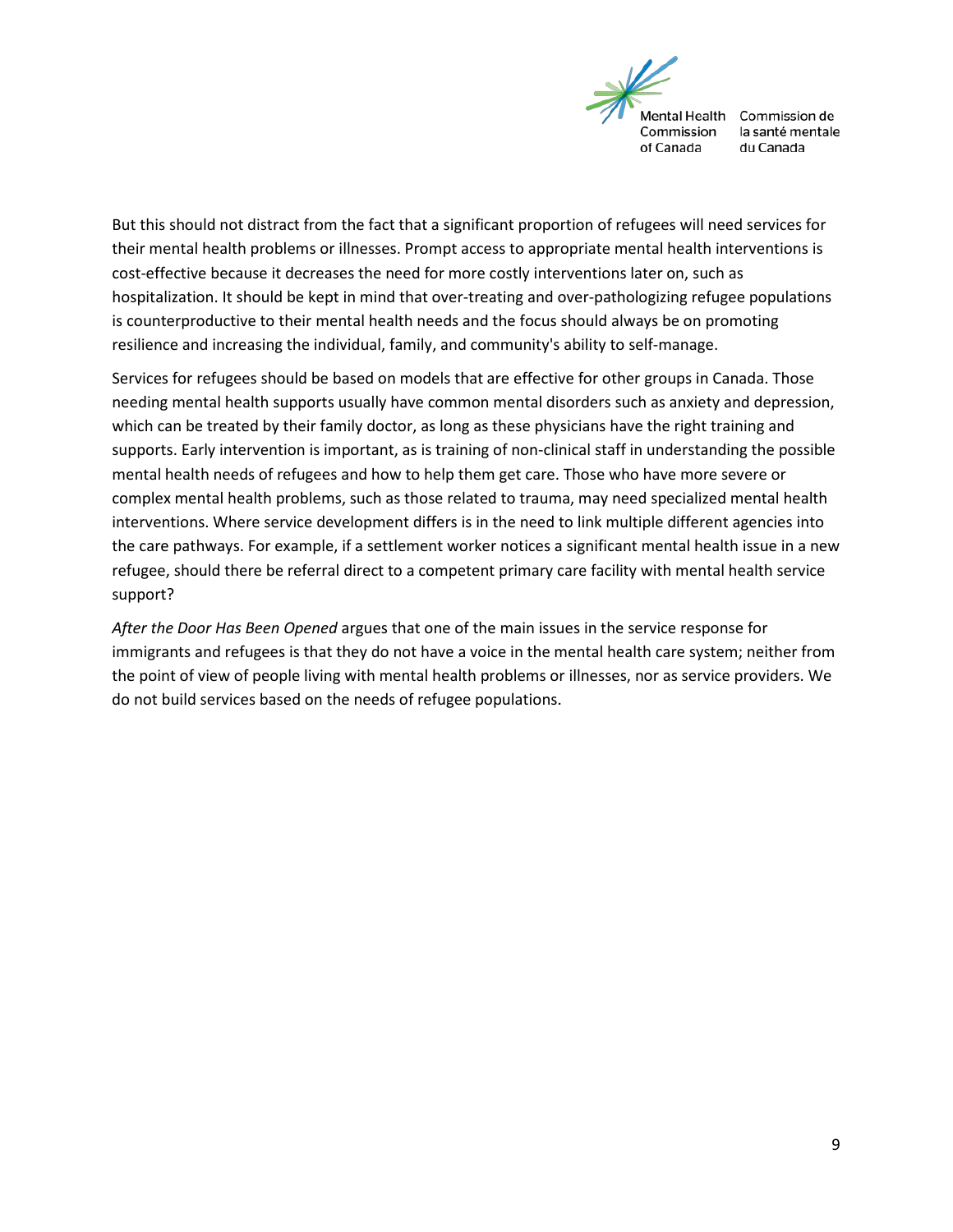

#### <span id="page-9-0"></span>**CONCLUSION**

According to the Case for Diversity project, the evidence base for specific interventions directed at refugee populations is good.<sup>[19](#page-9-1)</sup> In addition to mainstream mental health services, which are effective in treating mental illness, and models of care that have been developed to treat diverse populations in Canada,<sup>[20](#page-9-2)</sup> there is support for a number of treatments for trauma-induced mental health problems. A variety of psychotherapy treatments have been effective. Promising models for working with refugees include narrative exposure therapy (NET), cognitive behavioral therapy (CBT) separately and in combination with medication, and eye movement desensitization and reprocessing exposure therapy  $(EMDR).<sup>21</sup>$ 

Strong evidence shows that successful interventions for treating mental health problems in refugees use a multidisciplinary approach, are culturally sensitive or adapted for specific groups, use trained paraprofessionals, and are linguistically appropriate.<sup>[22](#page-9-4)</sup>

A clear system of pathways to care that allows easy navigation through the various types of service would make it easier for refugees to find the care they need.

Canada is well positioned for providing incoming Syrian refugees with support for good mental health. Examples of promising practices are emerging across the country (see Appendix A).

Canada has the right people (though we may need to build some capacity) and a set of evidence-based clinical guidelines.<sup>[23](#page-9-5)</sup> What is needed is the political and institutional strategy for developing a system that will link and support clinicians, nurses, and social workers who offer treatment, as well as the settlement workers and communities who will provide the social support and sense of belonging to incoming refugees.

Mental health systems in Canada are underfunded. An increased volume of patients, the alignment of services to create new care pathways, and the training and specialization of some clinicians will require specific resources. Building an equitable, appropriate response is possible and inexpensive, but it will require some investment. MHCC is in a good position to help address some of these issues and look forward to working with relevant stakeholders, and key organization to build capacity and support coordination.

<span id="page-9-1"></span><sup>&</sup>lt;sup>19</sup> McKenzie, K., Agic, B., Tuck, A. & Antwi, M. for MHCC (2016). The Case for Diversity. Ottawa: Mental Health Commission of Canada.

<span id="page-9-2"></span><sup>20</sup> *Ibid.*

<span id="page-9-3"></span><sup>21</sup> *Ibid*.

<span id="page-9-4"></span><sup>22</sup> *Ibid*.

<span id="page-9-5"></span><sup>&</sup>lt;sup>23</sup> Pottie et al. (2011). Evidence-based guidelines for immigrants and refugees. Canadian Medical Association Journal, 183(12): E824-E925.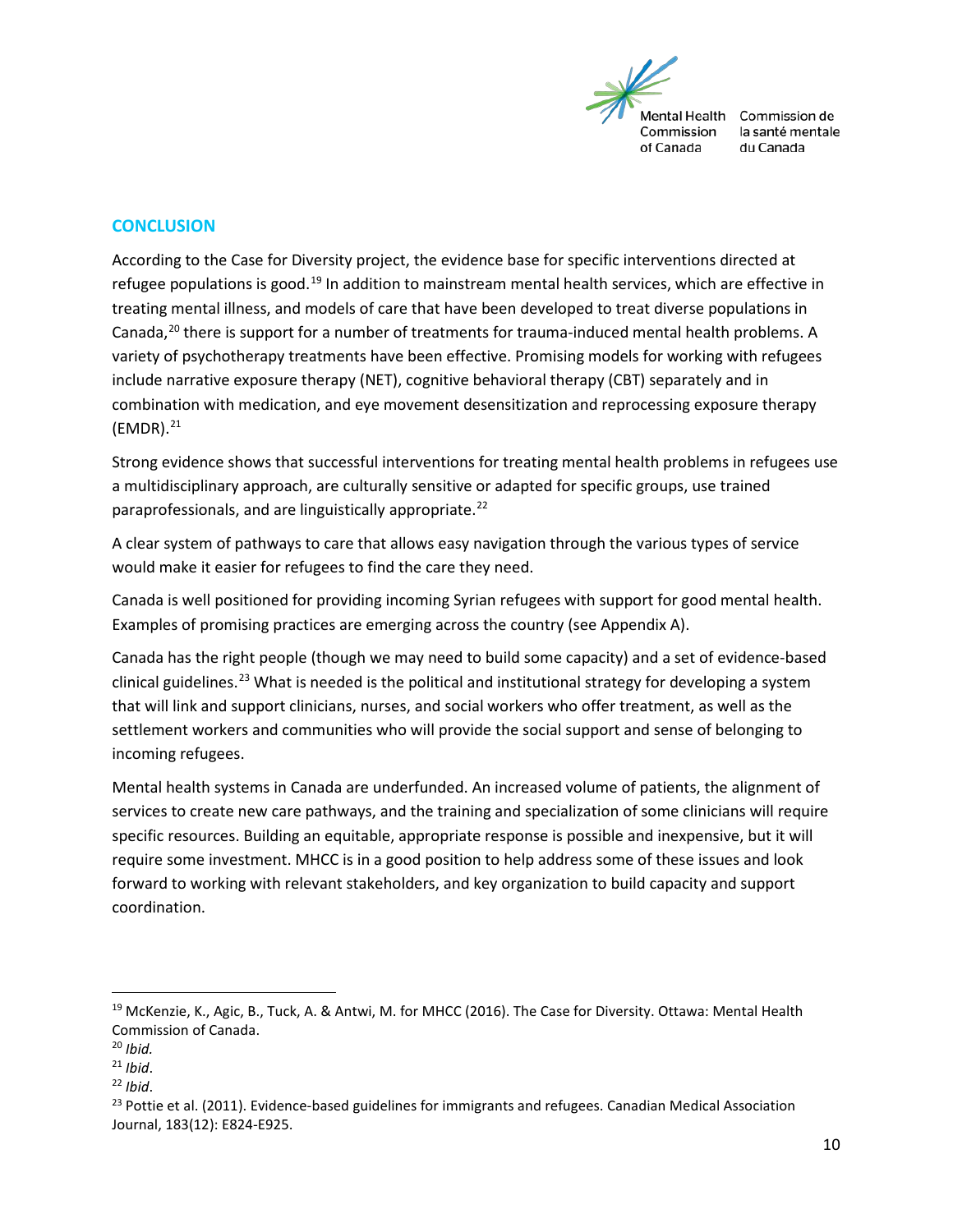

# <span id="page-10-0"></span>**APPENDIX A: ADDITIONAL RESOURCES**

**[The Refugee Mental Health Project](https://www.porticonetwork.ca/web/rmhp)** aims to build settlement, social and health service providers' knowledge and skills regarding refugee mental health and to promote inter-sector and interprofessional collaboration. This initiative endeavors to contribute to an informed, sustainable network of service provision. [Le Projet sur la santé mentale](https://www.porticonetwork.ca/web/psmr/home;jsessionid=280CF7FFCF4E31456702181CFF4AA7C3)

**[The Canadian Centre for Victims of Torture](http://www.ccvt.org/)** is a charitable organization which helps survivors overcome the lasting effects of torture and war.

**[UNHCR Global Strategy -](http://www.unhcr.org/5631eb5c6.html) Beyond Detention** aims to support governments to end the detention of asylum-seekers and refugees. Following the launch of the *Global Strategy-Beyond Detention* in June 2014, the UNHCR Canada office drafted its National Action Plan.

*[The Mental Health Strategy for Canada](http://strategy.mentalhealthcommission.ca/)* offers recommendations to improve mental health and wellbeing throughout Canada.

*[Issues and Options for Improving Mental Health Services for Immigrant, Refugee, Ethno-cultural and](http://www.mentalhealthcommission.ca/English/system/files/private/Diversity_Issues_Options_Report_ENG_0.pdf)  [Racialized Groups](http://www.mentalhealthcommission.ca/English/system/files/private/Diversity_Issues_Options_Report_ENG_0.pdf)* provides the facts and issues that policy makers, health planners and service providers across Canada may wish to consider when undertaking strategies to improve mental health services for IRER groups. The report lists 16 recommendations for service improvement.